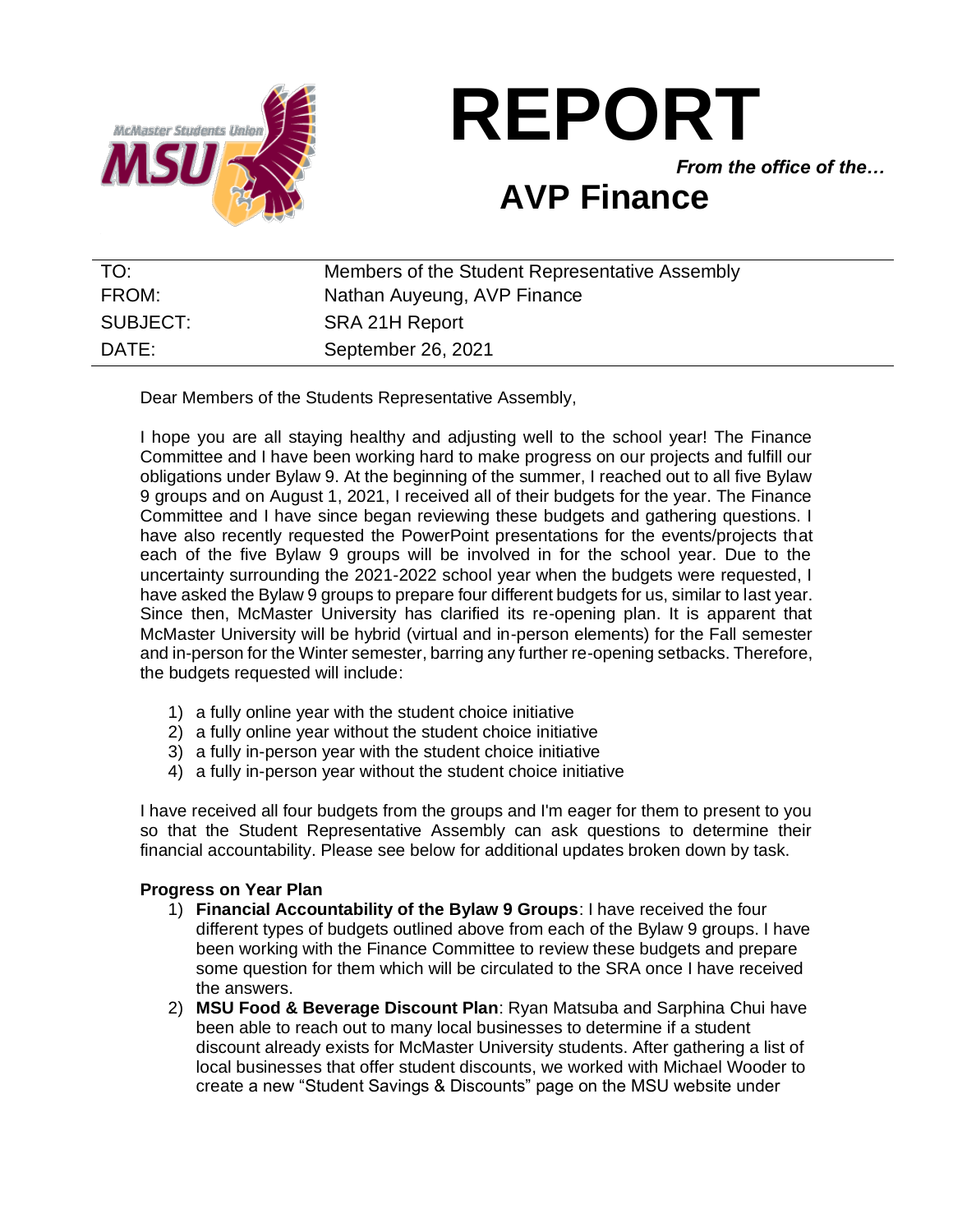"Your Money" that outlines the savings that students can enjoy. Ryan and Sarphina will continue to reach out to local business to hopefully expand the list.

## **Past Events, Projects, & Activities**

1) **Bylaw 9 Groups**: Once all the PowerPoint presentations have been received by October 15, 2021, we will finish the presentations for the Bylaw 9 groups. The timeline should be by early-November. The Finance Committee will make recommendations to these groups and they will be responsible for presenting to the SRA again in January.

## **Upcoming Events, Projects, & Activities**

- **1) Financial Transparency Week:** As voted upon by the Finance Committee, the Fall semester's Financial Transparency Week will occur between September 27 and October 1. The Finance Committee and I have been working hard to gather the updated information necessary, such as MSU vs. McMaster University Fee Breakdowns and Services, SLEF promotion, and a new Student Savings Promotion. Furthermore, I have been working with Michael Wooder to update the information on the MSU website.
- **2) MSU Equitable Purchasing Policy**: I am currently speaking with the AVP Internal Governance, Armin, and the VP Finance, JJ, to determine an equitable purchasing policy for the MSU. I understand that this policy was discussed in previous SRA meetings and hope to work with the Finance Committee to finalize this policy by the beginning of 2022.
- **3) MSU Charity:** Currently, Sarphina Chui is continually gathering information as to the feasibility of a charitable arm of the MSU. Following Financial Transparency Week, the Finance Committee will continue this initiative, including determining the 3 pillars that the MSU charitable arm hopes to stand by.

### **Successes**

I would like to acknowledge Ryan, Sarphina, and Olsen for their work and commitment to the initiatives on the Year Plan throughout the summer. Ryan and Sarphina have developed a new universal budget template that can be used by all five of the Bylaw 9 groups when submitting their budgets. This has helped a lot in understanding the Bylaw 9 groups' finances and current financial position from an internal perspective, and hopefully will help simplify the budget submission process for the Bylaw 9 groups. Olsen has also been able to work with the VP Finance (JJ) to gathering information leading up to Financial Transparency Week, which has been a great help.

### **Current Challenges**

None!

### **Volunteers (Standing Committees only)**

I am delighted to have Mohammedhasan, Nick, and Craig on the Finance Committee. Mohammedhasan has been a great help in providing insights into the previous year and updates on previous year initiatives. Nick has been working with Olsen to gather information leading up to Financial Transparency Week. Craig has recently joined the Finance Committee and is very helpful during meetings when reviewing the budgets of the Bylaw 9 groups. I am excited to see the work that these three will continue to do throughout the rest of the school year.

There are no volunteers on the Sponsorship and Donations Committee.